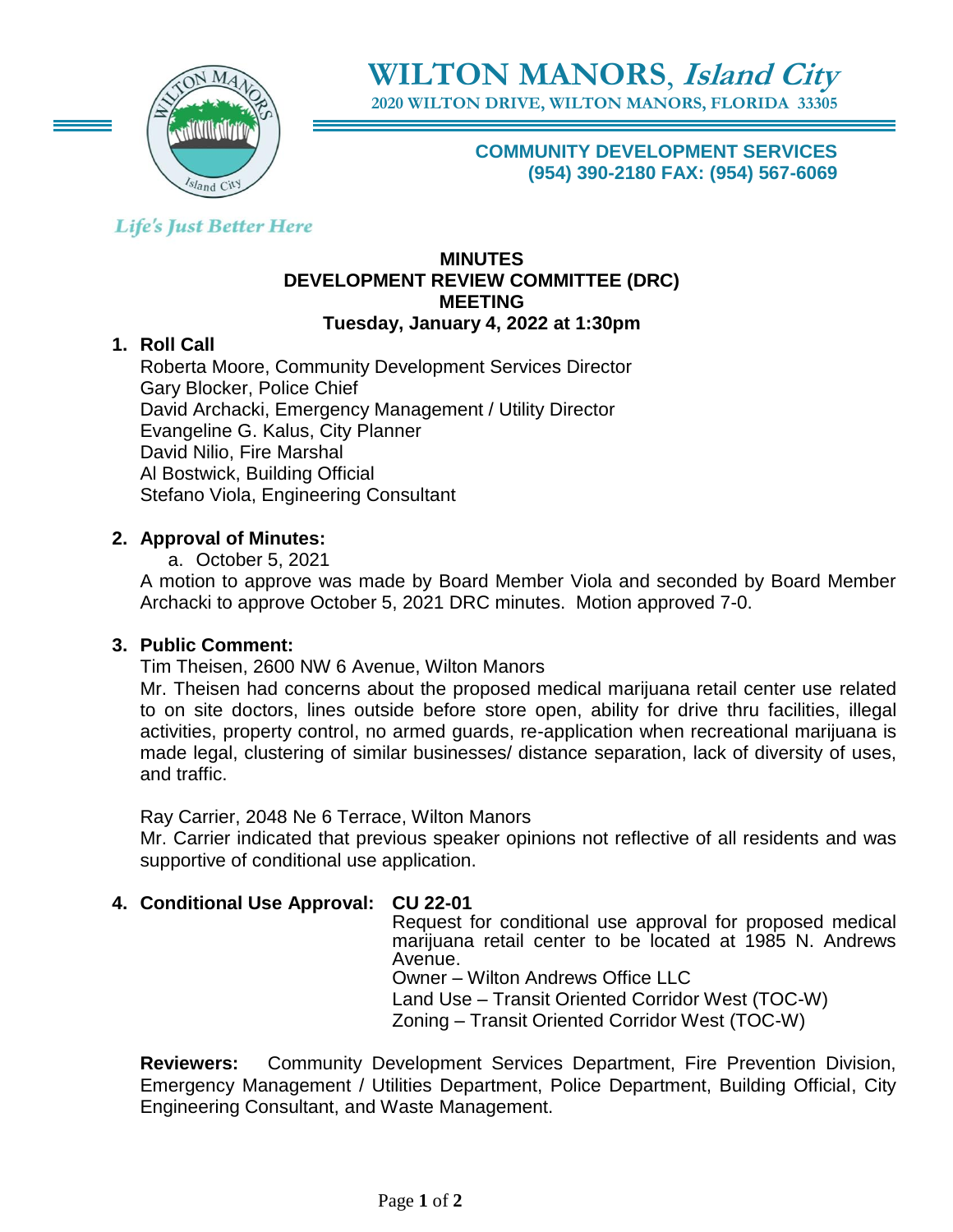Eric Sevell, representing Green Dragon, was present. City staff went over staff comments. Comments attached. Board Member Blocker discussed his concerns with regards to public safety further. Board Member Viola's comment regarding the loading area was discussed. Board Member Moore discussed windowing tinting and if necessary, a variance may be required. Board Member Archacki confirmed that there would no home deliveries. A motion was made by Board Member Blocker contingent upon addressing public safety concerns and seconded by Board Member Viola to recommend approval to the Planning and Zoning Board. Motion approved 7-0.

#### **5. Site Plan Approval: SP 21-07**

Request for site plan approval for new service window and patio expansion for Hunters Nightclub at the Shoppes of Wilton Manors located at 2200-2292 Wilton Drive. Owner – 2262 Wilton Drive Owner LLC. Land Use – Commercial (C) Zoning - Wilton Drive Arts and Entertainment (WDAE)

**Reviewers:** Community Development Services Department, Fire Prevention Division, Emergency Management / Utilities Department, Police Department, Building Official, City Engineering Consultant, and Waste Management.

Dana Fackler, Agent, representing business owner, and Jorge Espinal, Grass River Property LLC, representing property owner, were present. City staff went over staff comments. Comments attached. Board Member Kalus asked the status of the pedestrian walkway construction and it was indicated by Mr. Espinal that construction will start shortly. A motion was made by Board Member Viola and seconded by Board Member Blocker to recommend approval to the Planning and Zoning Board. Motion approved 7-0.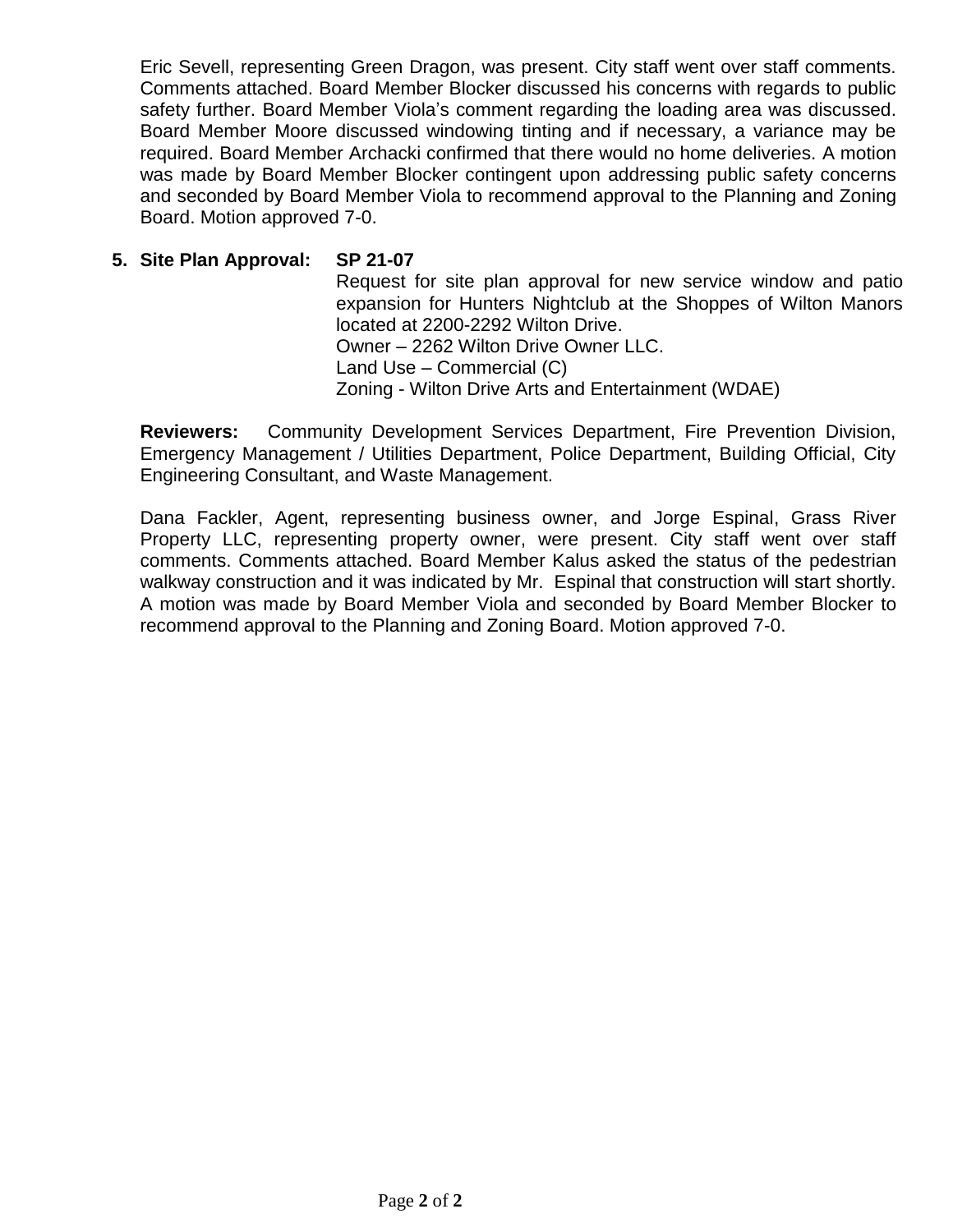

**2020 WILTON DRIVE, WILTON MANORS, FLORIDA 33305**

**COMMUNITY DEVELOPMENT SERVICES (954) 390-2180 FAX: (954) 567-6069**

**Life's Just Better Here** 

**Project #: CU 22-01**

Distribution Date: 12/9/21

# **DRC Review Sheet**

Comments Due by: \_Monday, December 27, 2021

# **DRC Meeting Date: \_\_Tuesday, January 4, 2022 at 1:30pm**

Location: City Commission Chambers\_

Project Name: Green Dragon

Request: Conditional use approval for proposed medical marijuana retail center (dispensary) to be located at 1985 N. Andrews Avenue.

Distribution List:

- Roberta Moore, Director of Community Services () Building Official<br>David Nilio, Fire Marshal<br>C) Evangeline G. K
- 
- David J. Archacki, ER MGMT /Utilities Director Gary Blocker, Police Chief
- 

Evangeline G. Kalus, City Planner<br>Waste Management

- City Engineering Consultant
- 
- 1. In the 1<sup>st</sup> paragraph of your justification of the conditional use criteria, you state that the existing zoning is B-2. The property was rezoned and it is now TOC-W to match the underlying land use. Revise justification.
- 2. For your request to be scheduled for the February 7, 2022 (next available), Planning and Zoning Board Meeting, re-submit any changes by the close of business on January 5, 2022.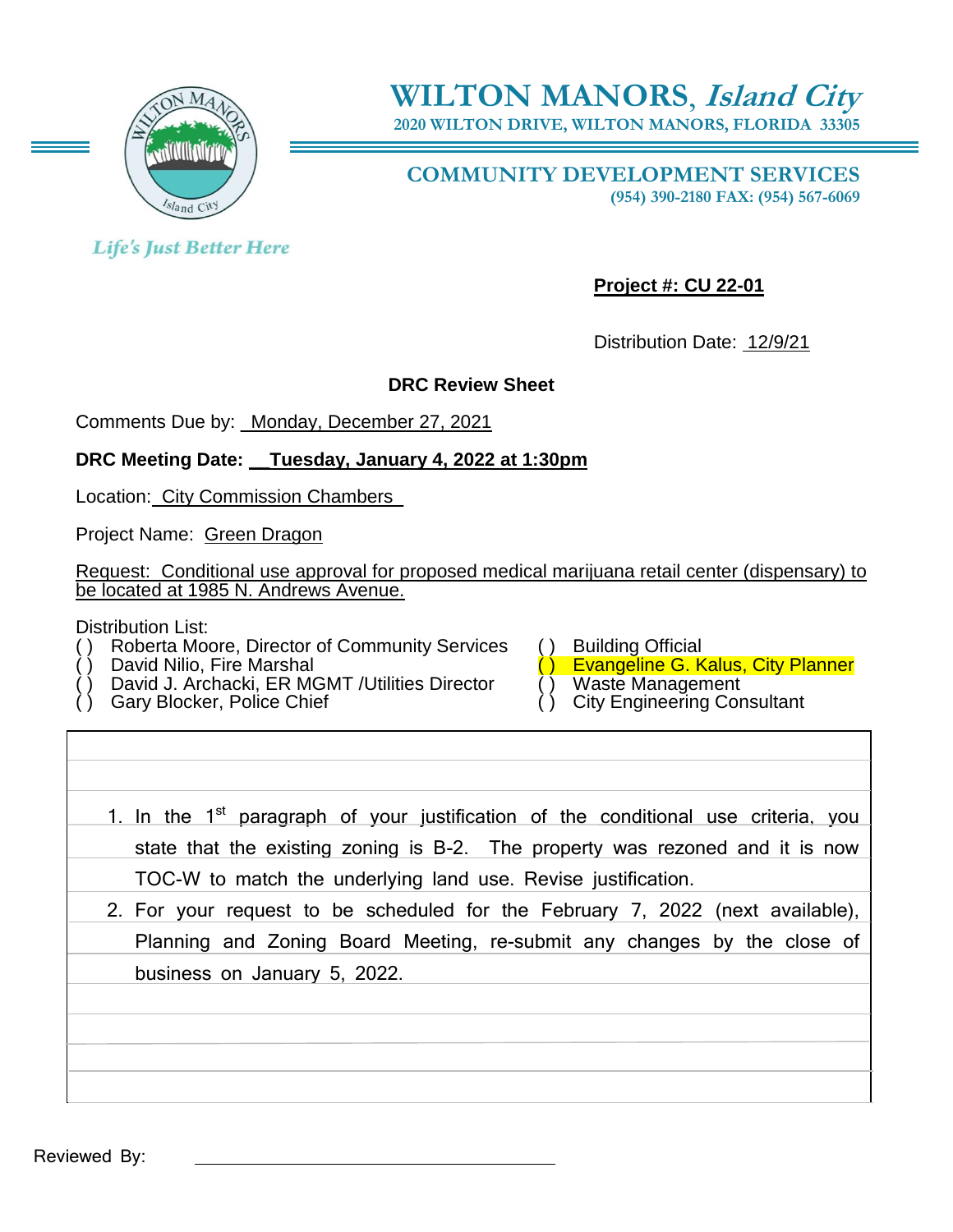

**2020 WILTON DRIVE, WILTON MANORS, FLORIDA 33305**

**COMMUNITY DEVELOPMENT SERVICES (954) 390-2180 FAX: (954) 567-6069**

**Life's Just Better Here** 

**Project #: CU 22-01**

Distribution Date: 12/9/21

# **DRC Review Sheet**

Comments Due by: \_Monday, December 27, 2021

# **DRC Meeting Date: \_\_Tuesday, January 4, 2022 at 1:30pm**

Location: City Commission Chambers\_

Project Name: Green Dragon

Request: Conditional use approval for proposed medical marijuana retail center (dispensary) to be located at 1985 N. Andrews Avenue.

Distribution List:

Roberta Moore, Director of Community Services () Building Official<br>David Nilio, Fire Marshal () Evangeline G. K

David J. Archacki, ER MGMT /Utilities Director ( ) Waste Management<br>
Gary Blocker, Police Chief

 $(x)$  Gary Blocker, Police Chief

Evangeline G. Kalus, City Planner<br>Waste Management

- 
- 

Comments: Please return your comments via email to Evy at [ekalus@wiltonmanors.com](mailto:ekalus@wiltonmanors.com) or in person.

The PD requests Green Drago join BSOs Real Time Crime Center's public private partnership that

looks to enhance law enforcement's real time crime solutions. More information can be found here: [https://www.sheriff.org/PIO/BSONews/Pages/BSO%E2%80%99S-REAL-TIME-CRIME-CENTER-](https://www.sheriff.org/PIO/BSONews/Pages/BSO%E2%80%99S-REAL-TIME-CRIME-CENTER-SEEKS-PUBLIC-PRIVATE-PARTNERSHIP-TO-REDUCE-CRIME.aspx)[SEEKS-PUBLIC-PRIVATE-PARTNERSHIP-TO-REDUCE-CRIME.aspx](https://www.sheriff.org/PIO/BSONews/Pages/BSO%E2%80%99S-REAL-TIME-CRIME-CENTER-SEEKS-PUBLIC-PRIVATE-PARTNERSHIP-TO-REDUCE-CRIME.aspx)

2.The Police Department (PD) respectfully requests electric with polls be installed at the following site locations for future use by the PD for public safety technology, or other public safety innovations/reasons: NW, NE and SE corners of the property. Considerations must be discussed now

regarding how to separate the City's cost for electric service from that of Green Dragon.

3. Ensure lighting does not project directly on adjacent properties.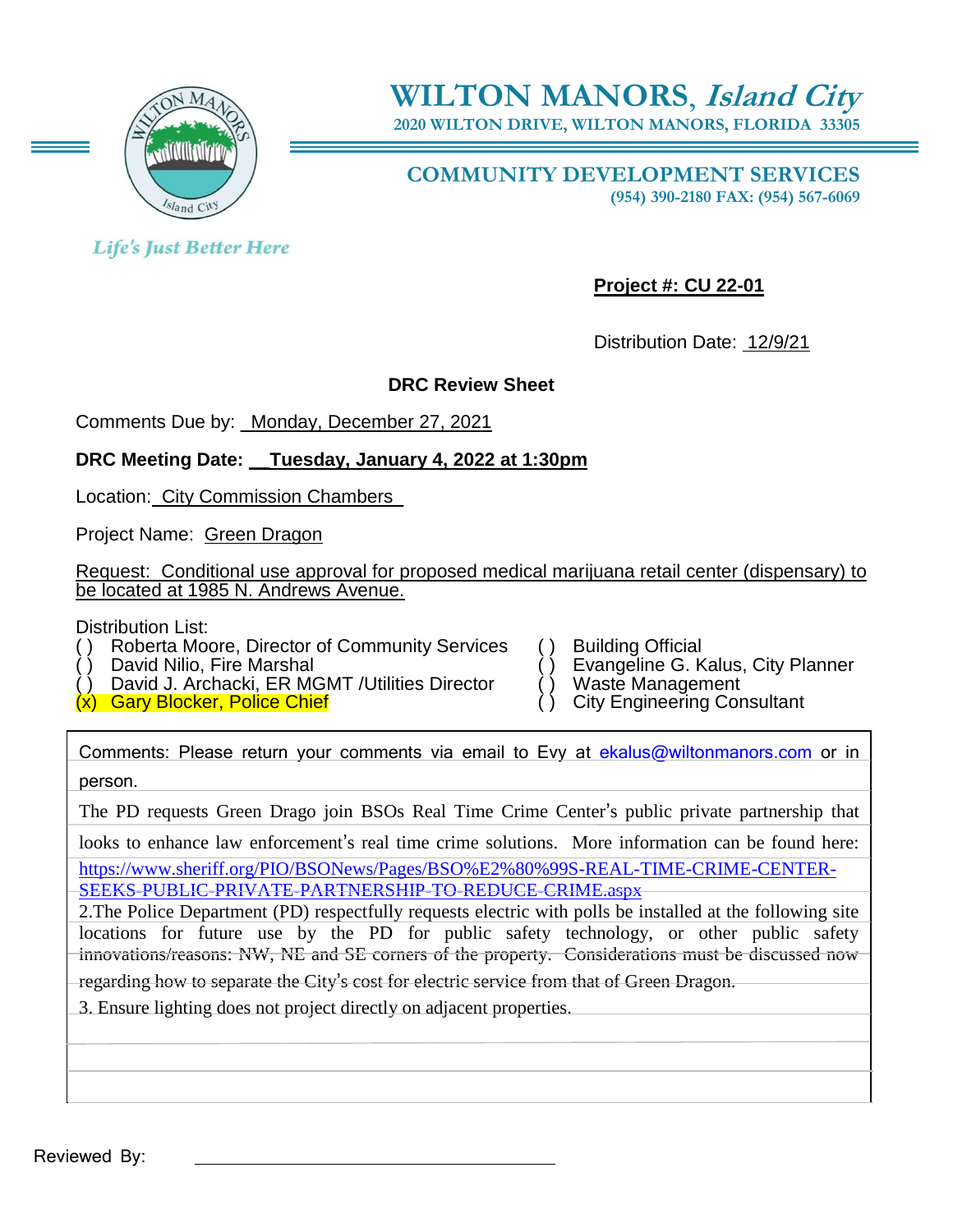

**2020 WILTON DRIVE, WILTON MANORS, FLORIDA 33305**

**COMMUNITY DEVELOPMENT SERVICES (954) 390-2180 FAX: (954) 567-6069**

**Life's Just Better Here** 

**Project #: CU 22-01**

Distribution Date: 12/9/21

#### **DRC Review Sheet**

Comments Due by: \_Monday, December 27, 2021

# **DRC Meeting Date: \_\_Tuesday, January 4, 2022 at 1:30pm**

Location: City Commission Chambers\_

Project Name: Green Dragon

Request: Conditional use approval for proposed medical marijuana retail center (dispensary) to be located at 1985 N. Andrews Avenue.

Distribution List:

- Roberta Moore, Director of Community Services () Building Official<br>David Nilio, Fire Marshal () Evangeline G. K
- 
- David J. Archacki, ER MGMT /Utilities Director Gary Blocker, Police Chief
- 
- 
- Evangeline G. Kalus, City Planner<br>Waste Management
- 
- (X) City Engineering Consultant

Comments: Please return your comments via email to Evy at [ekalus@wiltonmanors.com](mailto:ekalus@wiltonmanors.com) or in person.

1. How will loading and unloading occur?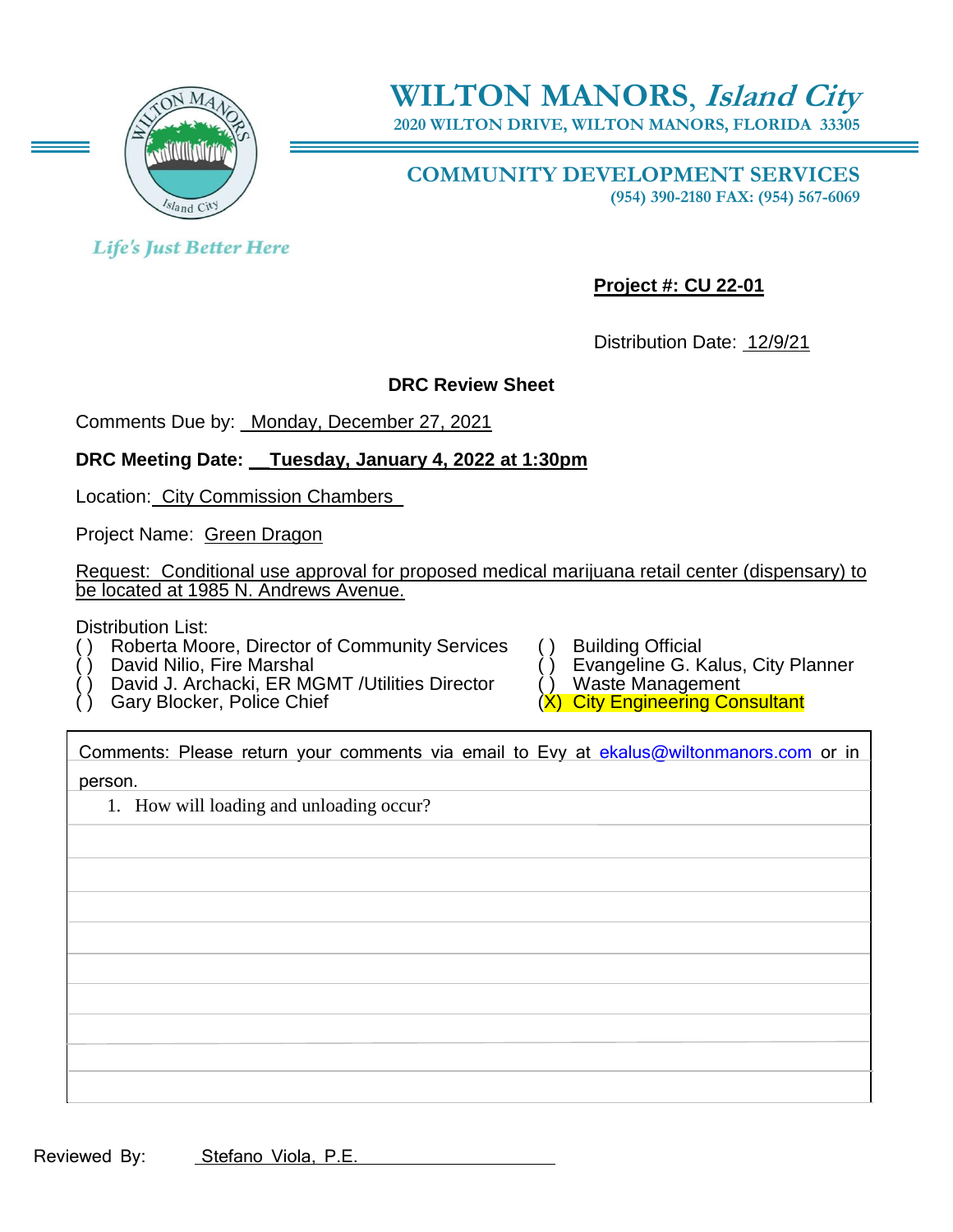

**2020 WILTON DRIVE, WILTON MANORS, FLORIDA 33305**

**COMMUNITY DEVELOPMENT SERVICES (954) 390-2180 FAX: (954) 567-6069**

**Life's Just Better Here** 

**Project #: SP 21-07**

Distribution Date: 12/18/21

# **DRC Review Sheet**

Comments Due by: \_Monday, January 3, 2022

#### **DRC Meeting Date: \_\_Tuesday, January 4, 2022 at 1:30pm**

Location: City Commission Chambers\_

Project Name: Hunters Nightclub at the Shoppes of Wilton Manors (major site plan)

Request: Request for site plan approval for new service window and patio expansion for Hunters Nightclub at the Shoppes of Wilton Manors located at 2200-2292 Wilton Drive.

Distribution List:

Roberta Moore, Director of Community Services () Building Official<br>David Nilio, Fire Marshal<br>C) Evangeline G. K

David J. Archacki, ER MGMT /Utilities Director Gary Blocker, Police Chief

attached parking spreadsheet.

Evangeline G. Kalus, City Planner<br>Waste Management

- 
- City Engineering Consultant
- 1. In original approved site plan, the configuration of the pedestrian walkway was the same on the landscaping plans and the approved site plan, but the civil drawings were different. When the property owner submitted for building permits for the pedestrian walkway, they chose to go with the configuration as depicted on the civil drawings. See attached pdf of final construction drawings that were approved (& permit was issued) for pedestrian walkway. At the time of the last DRC, the permit was not finalized. Revise pedestrian walkway on site plan to match issued building permit. 2. Based on the currently licensed businesses at Shoppes, there is 29,262 square feet of retail existing. Adjust retail parking allocations on site plan accordingly. Immediate Care Clinic (Medical Office rate) was not included

in calculation because business tax receipt hasn't been issued yet. See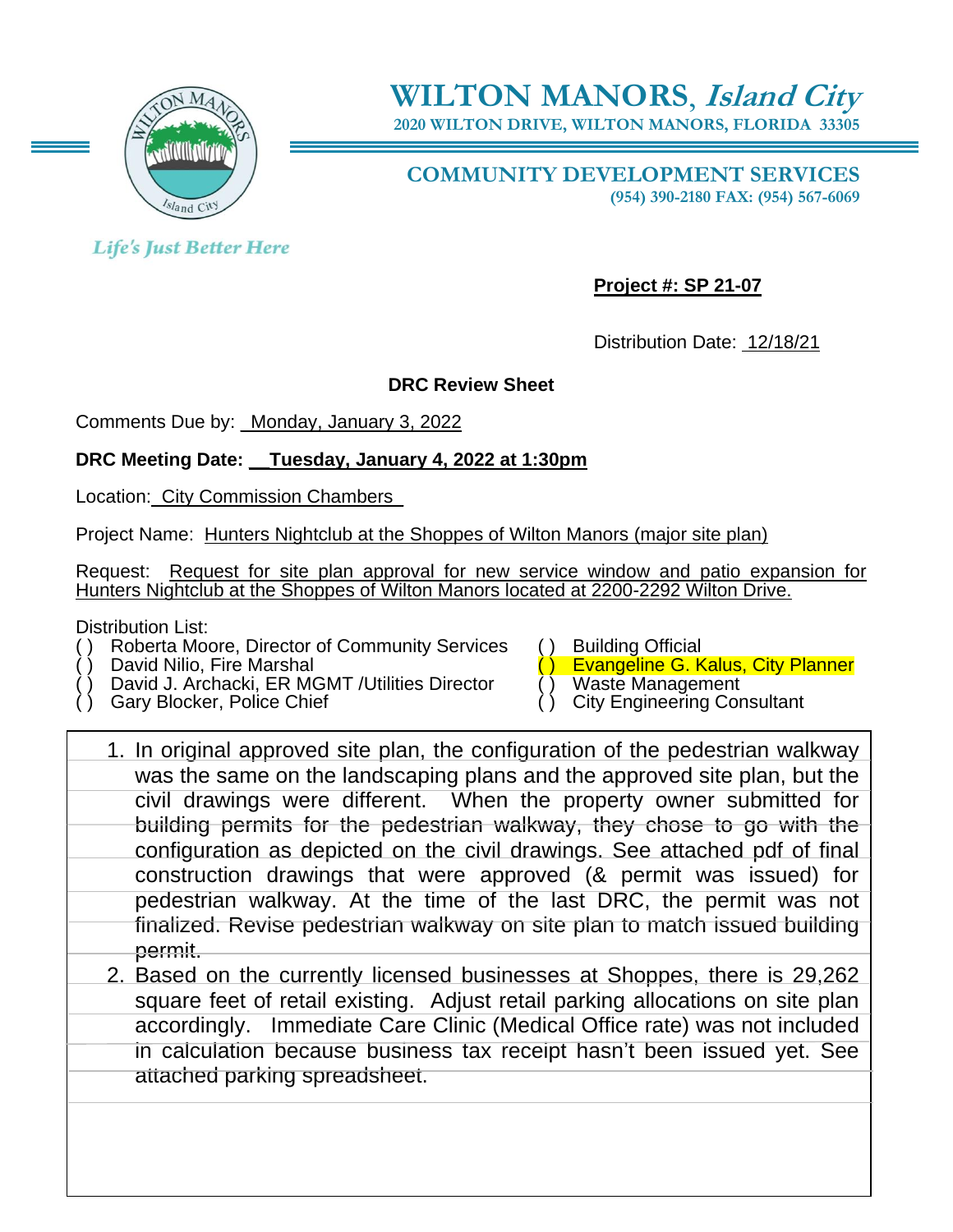| Address/ Unit #               | <b>Business</b>                    | <b>Park Rate</b>    | Square Footage (exterior & interior space) |              | <b>Required Spaces</b> |                |                       |  |
|-------------------------------|------------------------------------|---------------------|--------------------------------------------|--------------|------------------------|----------------|-----------------------|--|
|                               |                                    |                     | From Property Owner                        | <b>BTR</b>   | (calculation)          | (round up)     |                       |  |
| <b>Building #1</b>            |                                    |                     |                                            |              |                        |                |                       |  |
|                               | 2228 Chic Opique                   | $\overline{0}$      | 1311                                       | 1300         | 0                      | $\mathbf 0$    |                       |  |
|                               | 2230 Java Boys                     | 3 per 1,000         | 1354                                       | 1300         | 4.062                  | 5              |                       |  |
|                               | 2234 Hunter's Night Club           | 3 per 1,000         | 5973                                       | 5800         | 17.919                 | 18             |                       |  |
|                               | 2238 Hunter's Night Club Expansion | 3 per 1,000         | 788                                        | 0            | 2.364                  | $\overline{3}$ |                       |  |
|                               | $2240$ Vacant                      | $\overline{0}$      | 1318                                       | $\mathbf 0$  | $\Omega$               | $\Omega$       |                       |  |
|                               | 2242 Vacant                        | $\mathbf{0}$        | 1311                                       | $\mathbf 0$  | O                      | $\Omega$       |                       |  |
|                               | 2244 Nick's Pizzeria               | 3 per 1,000         | 2071                                       | 1302         | 6.213                  |                |                       |  |
|                               | 2246 We Florida Financial          | $\overline{0}$      | 4100                                       | 3612         | $\Omega$               | O              |                       |  |
|                               | 2248 Ocean Wine & Spirits          | $\overline{0}$      | 1296                                       | 1248         | $\Omega$               | $\Omega$       |                       |  |
|                               | 2252 Ball Sportswear               | $\mathbf{0}$        | 1298                                       | 1300         | $\Omega$               | $\Omega$       |                       |  |
|                               | 2254 Tee Jay Thai Sushi            | 3 per 1,000         | 2746                                       | 2491         | 8.238                  | 9              |                       |  |
| 2258 Mix                      |                                    | $\overline{0}$      | 2434                                       | 1200         | $\Omega$               | $\overline{0}$ |                       |  |
|                               | 2266 Georgie's Alibi               | 3 per 1,000         | 7777                                       | 5188         | 23.331                 | 24             |                       |  |
|                               |                                    |                     |                                            |              |                        |                |                       |  |
| <b>Building #2</b>            |                                    |                     |                                            |              |                        |                |                       |  |
|                               | 2292 Sherwin Williams              | 0                   | 2808                                       | 2940         | 0                      | $\mathbf 0$    |                       |  |
|                               | 2290 Mavericks                     | $\mathbf{0}$        | 1116                                       | 1200         | 0                      | $\Omega$       |                       |  |
|                               | 2288 Vacant                        | $\overline{0}$      | 3573                                       | $\mathbf{0}$ | $\Omega$               | $\Omega$       |                       |  |
|                               | 2286 Immediate Care Clinic         | 1 per 200           | 3421                                       | 3421         | 17.105                 |                | 18 BTR Not Issued yet |  |
| 2280/2 Vacant                 |                                    | $\overline{0}$      | 4966                                       | 0            | 0                      | O              |                       |  |
|                               | 2278 Vacant                        | $\mathbf{0}$        | 1980                                       | $\mathbf 0$  | 0                      | n              |                       |  |
|                               | 2274 (2276) Doggie Style           | $\overline{0}$      | 1370                                       | 1300         | ٥l                     | $\Omega$       |                       |  |
|                               | 2270 BRVX Fitness                  | $\pmb{0}$           | 13529                                      | 14000        | 0                      | $\mathbf 0$    |                       |  |
| Suite $11/12$ Vacant          |                                    | $\mathsf{O}\xspace$ | 7600                                       |              | 0                      | $\Omega$       |                       |  |
| Suite 13 Vacant               |                                    | $\overline{0}$      | 4372                                       |              | οl                     | $\Omega$       |                       |  |
| <b>Common Area</b>            |                                    | $\overline{0}$      | 2158                                       |              | οl                     | $\Omega$       |                       |  |
|                               |                                    |                     | 80670                                      |              |                        |                |                       |  |
|                               |                                    |                     |                                            |              | <b>Standard</b>        | Handicapped    |                       |  |
|                               |                                    |                     | <b>TOTAL REQUIRED</b>                      |              | 84                     | 5              |                       |  |
|                               |                                    |                     |                                            |              |                        |                |                       |  |
|                               |                                    |                     | <b>TOTAL EXISTING</b>                      |              | 222                    | 10             |                       |  |
|                               |                                    |                     |                                            |              |                        |                |                       |  |
| <b>Total Retail</b>           |                                    |                     | 29262                                      |              |                        | $\Omega$       |                       |  |
| <b>Total Office</b>           |                                    |                     | 0                                          |              |                        | 0              |                       |  |
| <b>Total Bank</b>             |                                    |                     | 4100                                       |              |                        | 21             |                       |  |
| <b>Total Med. Office</b>      |                                    |                     | 3421                                       |              |                        | 18             |                       |  |
| <b>Total Restaurant / Bar</b> |                                    |                     | 20709                                      |              |                        | 63             |                       |  |